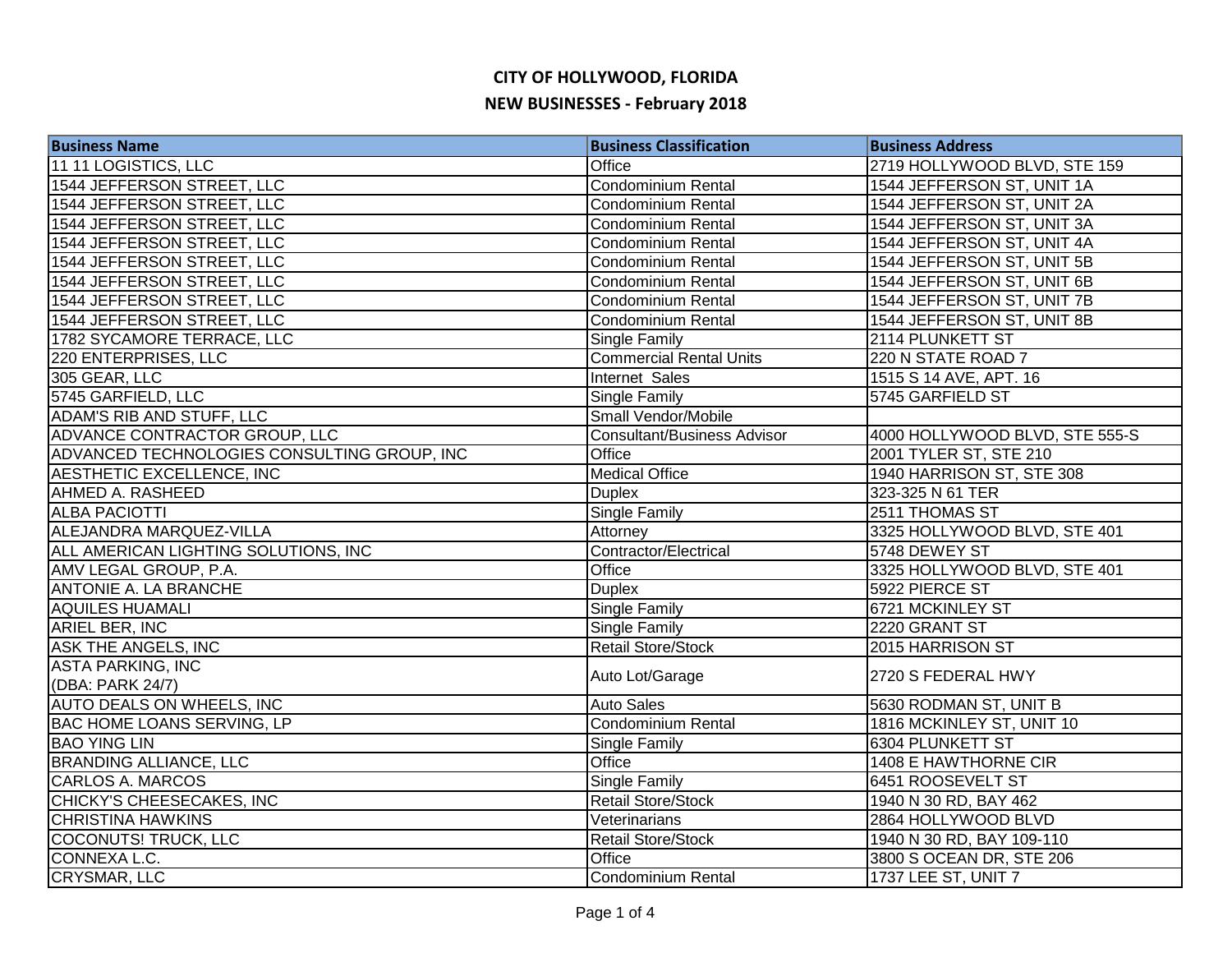| <b>Business Name</b>                                                       | <b>Business Classification</b>     | <b>Business Address</b>      |
|----------------------------------------------------------------------------|------------------------------------|------------------------------|
| <b>CYBER SOURCES USA, LLC</b>                                              | Wholesale Merchandise              | 4097 N 28 WAY                |
| <b>DANIEL HUOT</b>                                                         | <b>Condominium Rental</b>          | 1737 LEE ST, UNIT 6          |
| DEALER CONSULTING SERVICES, INC                                            | Office                             | 220 N STATE ROAD 7           |
| <b>DHV HOLDING, LLC</b>                                                    | <b>Commercial Rental Units</b>     | 2450 HOLLYWOOD BLVD, STE 504 |
| <b>DIAMOND PLACE, LLC</b>                                                  | Single Family                      | 6441 MCKINLEY ST             |
| <b>DIVA NAILS STUDIO, INC</b>                                              | Nail Salon                         | 3251 HOLLYWOOD BLVD, STE 464 |
| <b>DURETZ AUTO SALES, LLC</b>                                              | <b>Auto Sales</b>                  | 3725 PEMBROKE RD, STE A13    |
| <b>EASY HOME, LLC</b>                                                      | <b>Condominium Rental</b>          | 1737 LEE ST, UNIT 2          |
| <b>EDENN LANDSCAPING, LLC</b>                                              | Lawn Maintenance                   | 7570 LINCOLN ST              |
| ENHANCED ENGINEERING, INC                                                  | Engineer/Consulting                | 4400 TAYLOR ST               |
| ENTERPRISE LEASING COMPANY OF FLORIDA, LLC<br>(DBA: ENTERPRISE RENT-A-CAR) | Car/Truck Lease/Rental             | 2090 N STATE ROAD 7          |
| <b>ERAN BAR</b>                                                            | Single Family                      | 718 COLUMBUS PKWY            |
| <b>ERAN BAR</b>                                                            | Single Family                      | 1021 S 29 AVE                |
| <b>ERAN TAUBI</b>                                                          | <b>Single Family</b>               | 1958 THOMAS ST               |
| <b>GEN-EX BUILDERS, LLC</b>                                                | <b>Consultant/Business Advisor</b> | 2719 HOLLYWOOD BLVD, STE 157 |
| <b>GOLDMAN KARNI MANAGEMENT, LLC</b>                                       | Single Family                      | 700 N 70 AVE                 |
| GOVCOMM, INC                                                               | Office                             | 3830 SW 30 AVE               |
| <b>GREFLO, LLC</b>                                                         | Condominium Rental                 | 2031 DEWEY ST, #101          |
| <b>HAROLD FRIED</b>                                                        | Single Family                      | 6450 ROOSEVELT ST            |
| HAVANA 78 ARTISAN SOAP CO.                                                 | <b>Internet Sales</b>              | 6451 GRANT ST                |
| <b>HECTOR GOMEZ</b><br>(DBA: MULTO BELLA)                                  | Internet Sales                     | 6830 SCOTT ST                |
| HENNEY TYME CATERING, LLC                                                  | Small Vendor/Mobile                |                              |
| <b>HSD USA, INC</b>                                                        | Warehouse Rental                   | 4060 SW 30 AVE               |
| <b>IGAL VAINER</b>                                                         | Single Family                      | 1630 ADAMS ST                |
| <b>INFOMARKET, LLC</b>                                                     | Office                             | 3800 S OCEAN DR, STE 216     |
| <b>INSURANCE &amp; SURETY BOND ASSOCIATES, LLC</b>                         | Insurance Agency                   | 220 N STATE ROAD 7           |
| <b>ISMAEL ROSARIO</b>                                                      | Car Wash & Detail (Mobile)         | 1891 N 61 AVE, #B408         |
| <b>JAIME LA SALA</b>                                                       | <b>Duplex</b>                      | 225 N 26 AVE                 |
| <b>JOAQUIN FERNANDEZ</b>                                                   | Physician/Podiatrist               | 750 S FEDERAL HWY            |
| KID INTERNATIONAL, LLC                                                     | Apt Building (3 or more units)     | 2019 FLETCHER ST, UNIT 1-6   |
| <b>KID INTERNATIONAL, LLC</b>                                              | <b>Vending Machines</b>            | 2019 FLETCHER ST, UNIT 1-6   |
| KIMARIE R. STRATOS                                                         | Single Family                      | 3490 N 31 AVE                |
| <b>KISSOON PURAN</b>                                                       | Single Family                      | 6171 WASHINGTON ST           |
| KOLO 1, LLC                                                                | <b>Commercial Rental Units</b>     | 5981 FUNSTON ST              |
| LEXAMART INTERNATIONAL, LLC                                                | Internet Sales                     | 3001 S OCEAN DR, #1223       |
| <b>LIVIA MANNER</b>                                                        | Nurse Practice/Physician Assistant | 1940 HARRISON ST, STE 308    |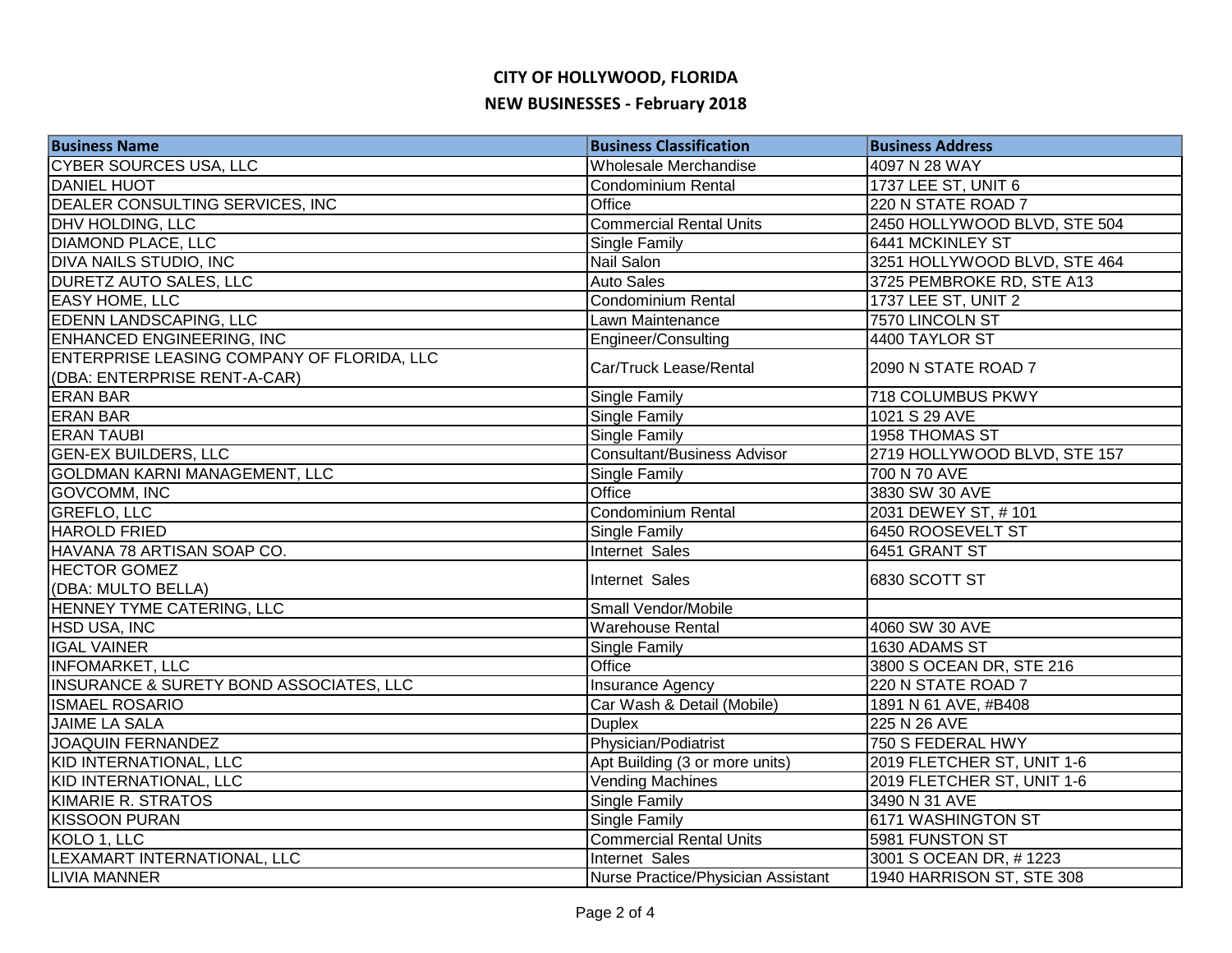| <b>Business Name</b>                          | <b>Business Classification</b> | <b>Business Address</b>         |
|-----------------------------------------------|--------------------------------|---------------------------------|
| LOFTUS LANDSCAPE, INC                         | Lawn Maintenance               | 6317 GRANT CT                   |
| LORENE DENNIS CHAIN OF BUSINESS, CORP.        | Modeling                       | 6312 ARTHUR ST                  |
| LORENE DENNIS CHAIN OF BUSINESS, CORP.        | <b>Janitorial Services</b>     | 6312 ARTHUR ST                  |
| LOTUS CAPITAL PARTNERS, LLC                   | <b>Commercial Rental Units</b> | 3800 JOHNSON ST                 |
| <b>LSMV INVESTMENTS, LLC</b>                  | <b>Single Family</b>           | 2246 POLK ST                    |
| MAGIL ENTERPRISES, LLC                        | <b>Commercial Rental Units</b> | 5816 DEWEY ST                   |
| <b>MARTHA VILLABONA</b>                       | <b>Single Family</b>           | 2826 MONROE ST                  |
| <b>MARTIN LEWIS</b>                           | <b>Single Family</b>           | 3001 N 72 WAY                   |
| <b>MARTIN LEWIS</b>                           | Single Family                  | 7661 SIMMS ST                   |
| <b>MARTIN LEWIS</b>                           | Single Family                  | 6410 COOLIDGE ST                |
| MB ONE, LLC                                   | <b>Duplex</b>                  | 2304 ROOSEVELT ST               |
| MEC INVESTMENT, INC                           | Single Family                  | 1938 TAYLOR ST                  |
| MEDICAL UNIFORMS, INC                         | Retail Store/Stock             | 3025 JOHNSON ST, UNIT 3019      |
| MIAMI FOREVER REAL ESTATE, LLC                | <b>Broker/Real Estate</b>      | 1926 HOLLYWOOD BLVD, STE 106    |
| MIAMI'S DELICIOUS BITES, LLC                  | Small Vendor/Mobile            |                                 |
| <b>MICHAEL G. RUOTOLO</b>                     | Single Family                  | 5701 CLEVELAND ST               |
| <b>MICHELLE TRANCHEMONTAGNE</b>               | <b>Condominium Rental</b>      | 1300 N 17 AVE, APT 203          |
| <b>MICHELLE TRANCHEMONTAGNE</b>               | <b>Condominium Rental</b>      | 1300 N 17 AVE, APT 204          |
| MJ DOC HEALTH CENTER #1                       | <b>Medical Office</b>          | 6101 HOLLYWOOD BLVD             |
| MJ GOLF FL 1, LLC                             | Single Family                  | 6716 ATLANTA ST                 |
| <b>NAOMI VARDI</b>                            | <b>Duplex</b>                  | 1642 ADAMS ST, UNIT A-B         |
| NAVIA INSURANCE GROUP, INC                    |                                | 4539 HOLLYWOOD BLVD             |
| (DBA: UNIVISTA INSURANCE)                     | Insurance Agency               |                                 |
| <b>NENO'S TRUCK, CORP</b>                     | Small Vendor/Mobile            |                                 |
| <b>NOEL MARQUEZ</b>                           | Single Family                  | 706 GLENN PKWY                  |
| <b>OFER ZVI</b>                               | <b>Single Family</b>           | 3740 KENSINGTON ST              |
| OLYMPIC MOTORS ENTERPRISE & COURIER CORP      | <b>Auto Sales</b>              | 5719 RODMAN ST                  |
| <b>PATRICK CARRABIS</b>                       | <b>Condominium Rental</b>      | 3475 EMERALD OAKS DR, UNIT 1705 |
| <b>PKC HOSPITALITY, LLC</b>                   | Hotel/Motel                    | 800 N FEDERAL HWY               |
| PMBLSPA CORP                                  | <b>Beauty Parlor</b>           | 2325 HOLLYWOOD BLVD             |
| PRECISION MRI CENTER, LLC                     | Technician/X-Ray/MRI           | 3500 HOLLYWOOD BLVD, STE B      |
| (DBA: HIGH FIELD MRI & DIGNOSTIC CENTER, LLC) |                                |                                 |
| R 3 CONSTRUCTION & CONSULTING, INC            | Contractor/General             | 1326 N 30 RD                    |
| RADIUS DESIGN CONSULTANTS, LLC                | Graphic Design                 | 202 S 28 AVE                    |
| (DBA: LIME DESIGN)                            |                                |                                 |
| <b>ROBERT PETIT</b>                           | Artist                         | 2007 JACKSON ST, UNIT 2         |
| RONALD J. STANISH                             | <b>Duplex</b>                  | 5601 BUCHANAN ST                |
| <b>ROSE V. JOSEPH</b>                         | <b>Duplex</b>                  | 5914 TAYLOR ST, UNIT 1-2        |